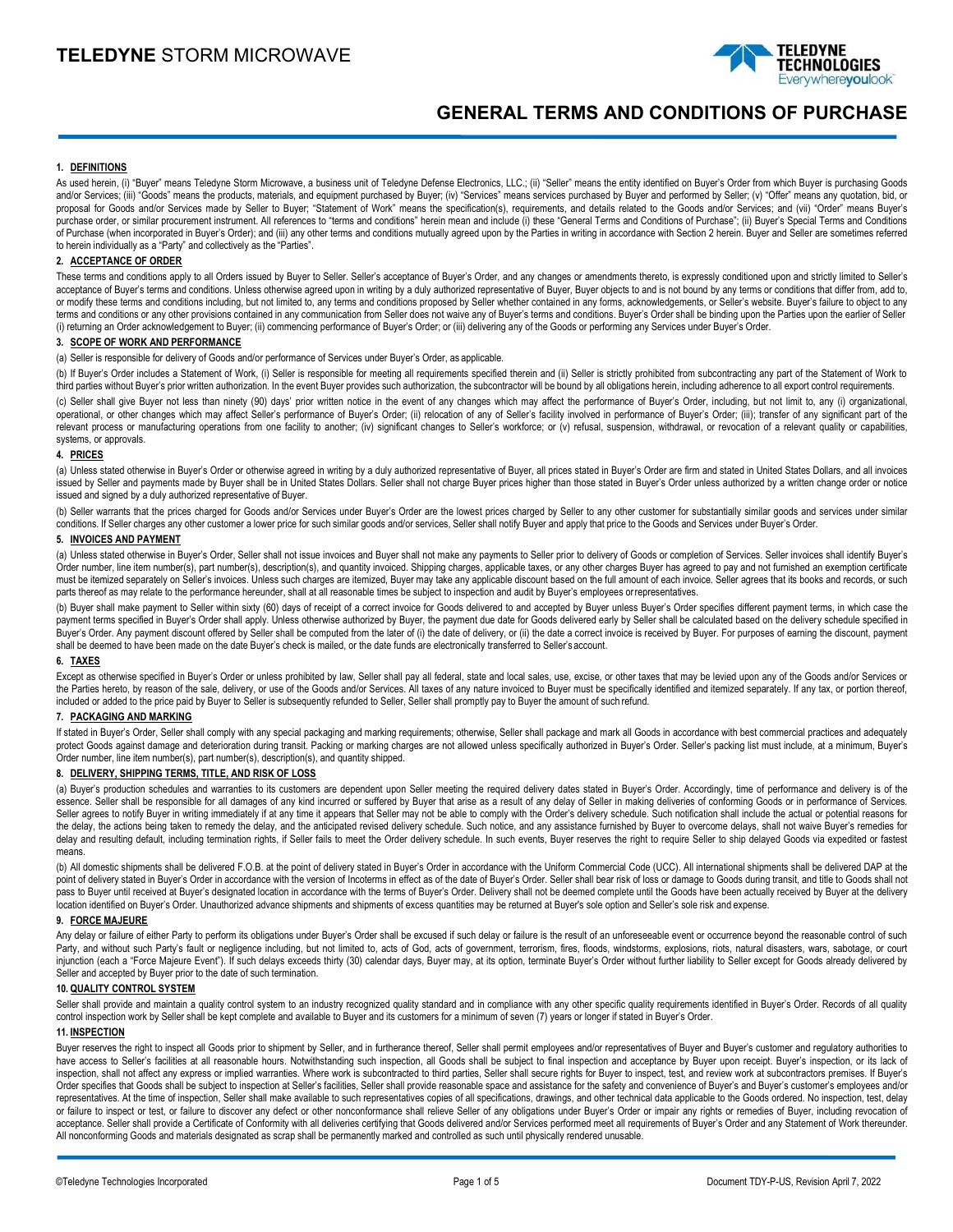## **12. ACCEPTANCE**

Payment for any Goods and Services under Buyer's Order shall not constitute acceptance thereof. Buyer reserves the right to reject and refuse acceptance of Goods that do not conform to the requirements, instructions, specifications, drawings, data, or warranties stated or referenced in Buyer's Order. Nonconforming Goods shall be returned to Seller for full credit, repair, or replacement at Seller's sole risk and expense, including transportation charges and Buyer will suspend payment of any invoice relating such nonconforming Goods. Buyer' acceptance of Goods is not a waiver of Buyer's right to reject and/or return Goods which are subsequently found to not conform to Buyer's Order, or by reason of patent or latent defect, or other breach of warranty, or to make a claim for damages, including manufacturing costs, damage to material or articles caused by improper boxing, crating, or packing, or other damages. Such rights and remedies shall be in addition to any other remedies provided by law.

### **13. WARRANTIES**

(a) All warranties of Seller, whether created expressly by law or in fact, are incorporated herein by reference, apply to Buyer's Order, and are supplemented by the following express warranties. For a period of twelve (12) months from Buyer's acceptance, or such other period as may be agreed by the Parties in writing or specified in Buyer's Order (the "Warranty Period"), all Goods and/or Services shall (i) conform with any and all specifications, drawings, samples, or other descriptions referenced in and/or furnished with Buyer's Order; (ii) be merchantable, of good design, material, and workmanship; (iii) be new and not contain used or reconditioned material; (iv) be free from defects; (v) be suitable for their intended purpose; (vi) not infringe upon or violate the legal or equitable rights of any third party or out of any license, franchise, patent, trademark, or other proprietary right, now or hereafter in effect; (vii) be free and clear of any security interests, liens or other encumbrances; and (viii) comply with all applicable laws and regulations.

(b) If Buyer determines there is a defect in the Goods at any time during the Warranty Period, Seller shall, at its sole expense and without delay, repair or replace the defective Goods or, at Buyer's sole option, refund to Buyer the price of the defective Goods. In the event that it is impractical to return the rejected Goods to Seller, Buyer may require Seller to carry out the necessary re-design, repair, modification or replacement as appropriate at Seller's expense where the Goods are located.

(c) Any and all repaired or replaced Goods shall be covered by this warranty for a new period equal to the original Warranty Period. All obligations of Seller hereunder shall survive acceptance of and/or payment for the Goods. Seller shall indemnify and hold Buyer harmless from and against all liability, loss, consequential and incidental damages, and expenses resulting from the breach of any warranty, or resulting from any other act or omission by Seller, its agents, or employees, while in the performance hereof.

(d) If at any time the Goods and/or Services become non-conforming for any reason, Seller must immediately notify Buyer in writing. In addition, if required by Buyer, Seller shall provide Buyer a report identifying the cause of the non-conformance and any additional Goods or Services that may be affected by the defect, and/or the repair action to be taken.

(e) The forgoing warranties, and all other warranties, express or implied, shall survive delivery, inspection, acceptance and payment and shall extend to Buyer's customers at whatever tier.

(f) The rights and remedies granted to Buyer under this Section are in addition to any other rights or remedies provided elsewhere in Buyer's Order or underlaw.

# **14. COUNTERFEIT PARTS**

(a) As used herein, "Part" means any material, product, component, device, module, assembly, subassembly, or the like sold or delivered by Seller to Buyer either as Goods or as a constituent part of a Goods. "Counterfeit Part" means a Part that is (i) an unauthorized copy or substitute that has been identified, marked, and/or altered by a source other than the Part's legally authorized source and/or has been misrepresented to be an authorized item of the legally authorized source, and/or (ii) previously used parts provided or represented as "new." A Part is a "Suspect Counterfeit Part" if visual inspection, testing, or other information provides reason to believe that the Part may be a Counterfeit Part. As used herein, "authentic" means (i) genuine; (ii) from the legitimate source claimed or implied by the marking and design of the Part offered; and (iii) manufactured by, or at the behest and to the standards of, the manufacturer that has lawfully applied its name and trademark for that model/version of the Part.

(b) Seller represents and warrants that only new and authentic Parts and materials are used in Goods ordered by Buyer and that such Goods contain no Counterfeit Parts. No other Part other than a new and authentic Part shall be used unless approved in advance in writing by Buyer's duly authorized representative. To further mitigate the possibility of the inadvertent use of Counterfeit Parts, Seller shall only purchase authentic parts/components directly from original equipment manufacturers ("OEMs") and original component manufacturers ("OCMs") or through the OEM's/OCM's authorized distributors. Seller shall make available to Buyer, at Buyer's request, OEM/OCM documentation that authenticates traceability of the Parts to the applicable OEM/OCM. Purchase of Parts from independent distributors is not authorized unless first approved in writing by Buyer's duly authorized representative.

(c) Seller shall maintain a documented system (policy, procedure, or other documented approach) that provides for prior notification to Buyer and Buyer's written approval before Parts are procured from sources other than OEMs/OCMs or through the OEM's/OCM's authorized distributors. Seller shall provide copies of such documentation for its system for Buyer's inspection upon Buyer's request. Seller's system shall be consistent with applicable industry standards including, as a minimum, AS5553 for the detection and avoidance of Counterfeit Parts and Suspect Counterfeit Parts.

(d) Acceptance of Buyer's Order constitutes confirmation by Seller that it is the OEM, OCM, or a franchised or authorized distributor of the OEM/OCM for the Goods procured under Buyer's Order. Seller further warrants that OEM/OCM acquisition documentation that authenticates traceability of the Parts is available upon request. Should Seller become aware of a confirmed or suspect Counterfeit Part that, by any means, has been delivered to Buyer or acquired for Buyer's Order whether or not delivered to Buyer, Seller shall notify Buyer in writing as soon as possible but not later than five (5) days of such discovery. Seller shall verify receipt of this notification by Buyer. This requirement shall survive expiration or completion of Buyer's Order. Seller shall be liable for cost of Counterfeit Parts and Suspect Counterfeit Parts and the cost of rework or corrective action that may be required by Buyer to remedy the use or inclusion of such Parts. Seller shall quarantine remaining Suspect Counterfeit Parts and Counterfeit Parts, in inventory and make them available for investigation by appropriate government authorities.

(e) Seller shall flow the requirements of this Section to its subcontractors and suppliers at any tier for the performance of Buyer'sOrder.

### **15. DATA AND SOFTWARE**

(a) For data other than computer software delivered pursuant to or in connection with Buyer's Order, Seller grants to Buyer, and all others acting on its behalf, a paid-up, non-exclusive, irrevocable worldwide license, including a right to sublicense to its subcontractors, customers and their end-users, of all such data, including copyrighted data, to reproduce, prepare derivative works, distribute copies to the public, and perform publicly and display publicly, by or on behalf of Buyer for Buyer, its subcontractors', customers' or their end-users' use or performance.

(b) For computer software delivered pursuant to or in connection with Buyer's Order, Seller grants to Buyer, a paid-up, non-exclusive, irrevocable worldwide license, including a right to sublicense to its subcontractors, customers and their end-users, of all such computer software, including copyrighted or patented software, to reproduce, prepare derivative works, and perform publicly and display publicly, by or on behalf of Buyer for Buyer, its subcontractors', customers' or their end-users' own use or performance.

## **16. CHANGES**

(a) Buyer may at any time, by a written change order or similar instrument issued by a duly authorized representative of Buyer, make changes within the general scope of Buyer's Order including, but not limited to, changes to (i) specifications, drawings, designs, or description of Services; (ii) method of shipment or packaging; (iii) reasonable adjustments in quantities or delivery schedules or both; and (iv) place of delivery. Seller shall comply promptly with such direction.

(b) If Buyer's change order causes an increase or decrease in the cost of performance or in the time required for performance, an equitable adjustment may be made to the Order price and/or delivery schedule and Buyer's Order shall be modified in writing accordingly. Any claim for adjustment under this Section shall be deemed waived unless asserted in writing within twenty (20) days from the date of receipt by Seller of the change order, provided, however, that Buyer in its sole discretion may receive and act upon such claim submitted at any time prior to final payment under Buyer's Order. Any such claim must set forth the amount of any increase or decrease in the cost of performance resulting from the change in the format and detail reasonably specified by Buyer. Failure to agree upon an equitable adjustment shall not relieve Seller from proceeding without any delay in performance of Buyer's Order as changed. Where the cost of property made obsolete or excess as a result of a change order is included in Seller's claim for adjustment pursuant to this Section, Buyer shall have the right to prescribe the manner of disposition of such property.

(c) Buyer's engineering and technical personnel may from time to time render assistance, give technical advice, or exchange information with Seller's personnel in relation to Buyer's Order. Such assistance, advice, and/or exchange of information shall not be construed as Buyer's consent or authority to effect any changes to Buyer's Order or the Goods and/or Services provided thereunder. Under no circumstances shall any resulting change in Goods and/or Services or provisions of Buyer's Order be binding upon Buyer unless incorporated as a change in accordance with paragraph (a) above.

(d) Seller shall provide Buyer not less than sixty (60) days' prior written notice of any organizational, operational, or other changes that may affect Seller's performance of Buyer's Order including, but not limited to (i) the relocation of any of Seller's facilities involved in the manufacture Goods under Buyer's Order; (ii) any significant changes in Seller's processes or manufacturing operations affecting the Goods; (iii) any significant changes to Seller's workforce that impacts Buyer's Order; (iv) any changes to suppliers or subcontractors; and (v) the refusal, suspension, withdrawal, or revocation of a relevant quality or manufacturing approvals or certifications.

### **17. PRODUCT SUPPORT OBLIGATIONS**

Seller shall maintain the ability to provide, and shall provide, product support for the Goods which shall include, without limitation; (i) assuring that subcomponents and materials are available; (ii) maintaining tooling and other production capability; and (iii) reengineering components or systems to address obsolescence for a period of not less than seven (7) years after the last delivery under Buyer's Order. If Seller discontinues the production of any Goods at any time within two (2) years after the final delivery of such Goods under Buyer's Order, Seller shall give Buyer at least one hundred and eighty (180) days' prior written notice of such discontinuance. Seller shall accept Orders from Buyer for such quantity of Goods as required by Buyer, at the prevailing quality and at no more than the prevailing price until Buyer has secured an acceptable alternative source of supply or, at Buyer's option, agree free access rights to Buyer or a third party designated by Buyer to the intellectual property in the Goods.

# **18. STOP WORK**

Buyer may direct Seller to stop work on Buyer's Order for up to ninety (90) days in accordance with any written notice received from Buyer, or for such longer period of time as the Parties may agree. In such event, Seller shall take all reasonable steps to minimize the incurrence of costs allocable to Buyer's Order during the period of work stoppage. Within such period, Buyer shall either terminate Buyer's Order in accordance with the termination provisions herein or direct Seller to continue performance of Buyer's Order by providing written notice to Seller. In the event a stop work continues beyond the ninety (90) day period, an equitable adjustment to the price, delivery schedule, or other provision(s) to the extent impacted by the stop work shall be made in accordance with the principles of the "Changes" Section herein.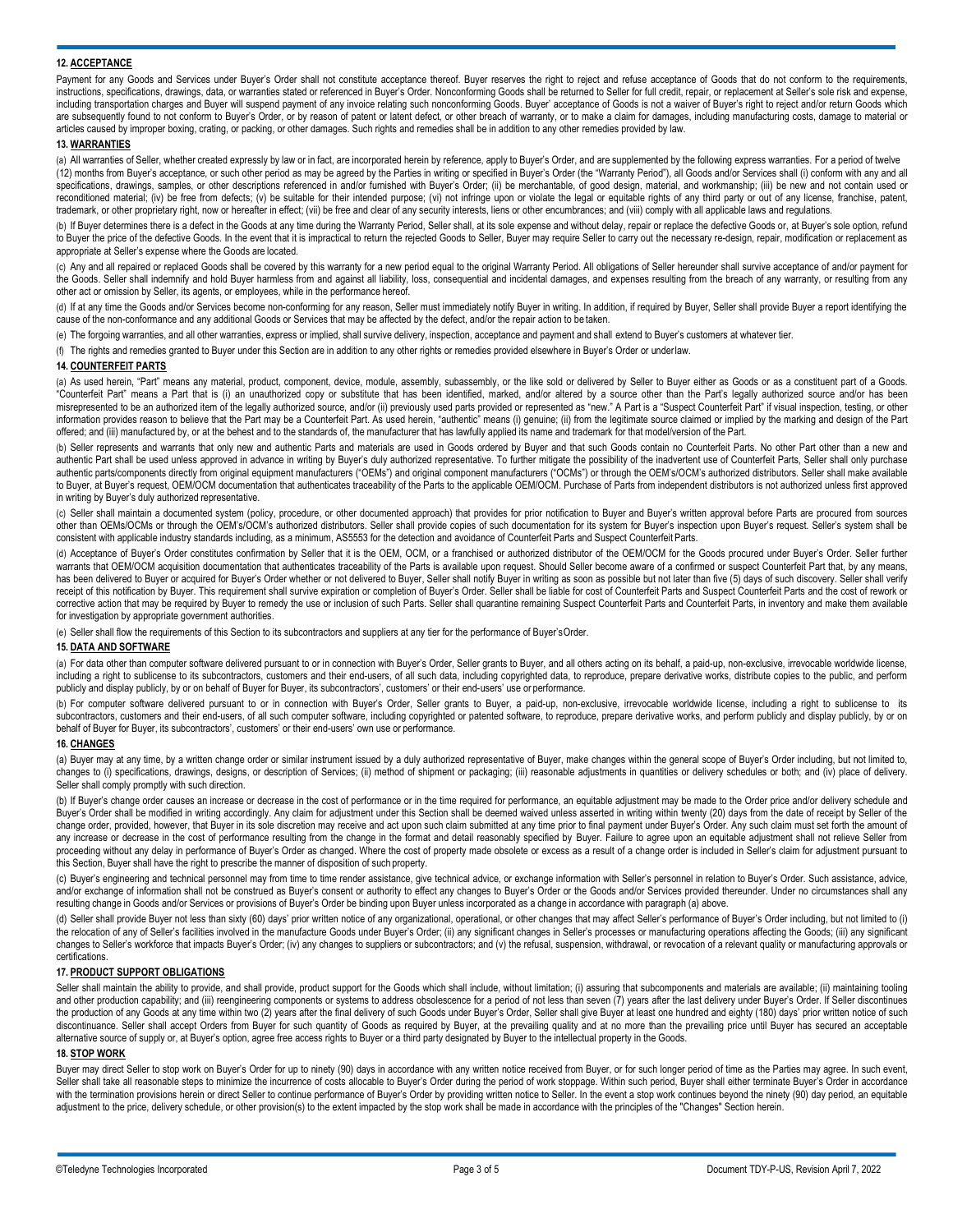#### **19. CANCELLATION; TERMINATION FOR CONVENIENCE**

(a) Buyer may cancel or terminate performance or work under Buyer's Order in whole or in part for any reason by providing written notice to Seller. Upon receipt of such notice, Seller shall (i) stop work on the date and to the extent specified in the notice; (ii) terminate all lower-tier purchase orders and subcontracts to the extent they relate to the terminated work; (iii) promptly advise Buyer of the quantities of materials and wor in-process on hand or purchased prior to termination and the most favorable disposition that Seller can make thereof; (iv) comply with Buyer's instructions regarding transfer and disposition of title of such material and a work-in-process; and (v) submit all Seller's claims resulting from such termination within sixty (60) days of the date of the notice of termination.

(b) Buyer shall have the right to check such claims at any reasonable times by inspecting and auditing the records, facilities, work-in-process, and materials of Seller relating to Buyer's Order. Buyer shall pay the Order price for completed Goods accepted by Buyer and the substantiated cost to Seller of raw materials and work-in-process allocable to the terminated work based on any audit Buyer may conduct under generally accepted accounting principles, less (i) the reasonable value or cost (whichever is higher) of any items used or sold by Seller without Buyer's consent; (ii) the agreed value of any items used or sold by Seller with Buyer's consent; and (iii) the cost of any defective, damaged, or destroyed work or material

(c) Buyer shall make no payment for finished work, work in process, or raw material fabricated or procured by Seller in excess of Buyer's Order. Payments made under this Section shall not exceed the aggregate price specified in Buyer's Order, less payments otherwise made or to be made, and downward adjustments shall be made for costs of raw materials and work-in-process to reflect any indicated loss on the entire Order had it been completed. Payment made under this Section constitutes Buyer's sole liability in the event Buyer's Order is terminated hereunder.

### **20. TERMINATION FOR DEFAULT**

(a) Buyer may, by written notice to Seller, terminate Buyer's Order for default in whole or in part if (i) Seller fails deliver the Goods or to perform the Services within the time specified in Buyer's Order or any extensi authorized by Buyer unless such failure is the result of a Force Majeure Event as defined above; (ii) Seller fails to make progress so as to endanger performance of Buyer's Order; (iii) Seller fails to perform any of the provisions of Buyer's Order; (iv) Seller makes any significant change to its processes or manufacturing operations which, in the sole opinion of Buyer, adversely affects the Goods; (v) Seller experiences any refusal, suspension, withdrawal, or revocation of a relevant quality or manufacturing approvals or certifications; or (vi) Seller is adjudicated bankrupt, files a petition for bankruptcy, makes an assignment for the benefit of creditors, or if an action under any law for the relief of debtors is taken.

(b) Buyer's right to terminate Buyer's Order under subparagraphs (a)(ii) and (a)(iii) above may be exercised if Seller does not cure such failure within ten (10) days (or more if authorized in writing by Buyer) after receipt of Buyer's notice specifying the failure. If Buyer terminates Buyer's Order in whole or in part, Buyer may acquire Goods or Services similar to those terminated from a third party, and Seller shall be liable to Buyer for any excess costs for those Goods or Services. However, Seller shall continue any portion of the work not terminated by Buyer.

(c) Except for defaults of vendors or subcontractors at any tier, Seller shall not be liable for any excess costs if the failure to perform Buyer's Order arises as a result of a Force Majeure Event, as defined above.

(d) Buyer may require Seller to transfer title and deliver to Buyer, as directed by Buyer, any completed Goods, partially completed Goods, and materials, parts, tools, dies, fixtures, plans, drawing, information, and contract rights (collectively referred to as "Manufacturing Materials" in this Section) that Seller has specifically produced or acquired for the terminated portion of Buyer's Order. Upon direction of Buyer, Seller shall also protect and preserve property in its possession in which Buyer has an interest. Buyer shall pay the Order price for completed Goods delivered and accepted. Seller and Buyer shall agree on the amount of payment for the partially completed Goods and Manufacturing Materials delivered and accepted and for the protection and preservation of the property. Buyer may withhold from these amounts any sum that Buyer determines to be necessary to protect Buyer against loss because of outstanding liens or claims of former lien holders. If, after termination, it is determined that Seller was not in default, or that the default was excusable, the rights and obligations of the Parties shall be the same as if the termination had been issued for the convenience of Buyer. The rights and remedies of Buyer in this Section are in addition to any other rights and remedies provided by law, or under Buyer's Order.

# **21. CONFIDENTIALITY**

(a) Buyer may disclose to Seller certain Confidential Information, as defined herein, to facilitate Seller's performance of Buyer's Order. All Confidential Information and any other technical information provided by Buyer to Seller shall at all times be and remain the property of Buyer and shall only be used by Seller in connection with Seller's performance of Buyer's Order. Unless agreed otherwise, Seller shall return all copies of Confidential Information provided by Buyer upon completion of Buyer's Order, unless agreed otherwise in writing by Buyer, or at any time upon Buyer's request. "Confidential Information", as used herein, includes, but is not limited to, specifications, drawings, designs, technical data, data sheets, schematics, diagrams, configurations, business, financial, statistical, and commercial information, formulae, analyses, trade secrets, ideas, methods, processes, know-how, software, and computer programs.

(b) Seller hereby agrees that any Confidential Information disclosed by Buyer (i) shall be maintained in a secure location; (ii) shall not be copied without the prior written approval of Buyer; (iii) shall be used by Seller solely to facilitate performance of Buyer's Order; and (iv) shall only be disclosed to Seller's employees on a need-to-know basis. Seller shall not disclose Buyer's Confidential Information to any third parties including, but not limited to, Seller's agents, consultants, vendors, suppliers, or subcontractors, without the prior written approval of Buyer. In the event Buyer provides Seller with written approval to disclose Confidential Information to a third party, Seller shall ensure all third parties are bound by terms and conditions consistent with this Section prior to receiving such information. If it becomes necessary for Seller to disclose Buyer's Confidential Information to a third party as a result of a requirement of law or regulation, such Confidential Information may be disclosed only to the extent required by law or regulation and, if so permitted, no earlier than five (5) business days after Seller provides Buyer with written notification of the requirement for such disclosure. Unless agreed otherwise, Seller shall return all copies of Confidential Information provided by Buyer upon completion of Buyer's Order or at any time upon Buyer's request.

(c) The obligations of confidentiality and restrictions on the use and disclosure of Confidential Information specified in these terms and conditions do not apply to any information that (i) is lawfully and rightfully alre in the possession of Seller without obligation of confidentiality at the time of receipt from Buyer; (ii) is independently developed by Seller without use or reference to the Confidential Information as evidenced by tangible evidence; (iii) appears in any printed publication or patent, or is in the public domain, except as a result of a breach of these terms and conditions by Seller; or (iv) is lawfully and rightfully received, free o restrictions, by Seller from a third party not known by Seller to be under any nondisclosure or confidentiality obligation or to have misappropriated or otherwise unlawfully obtained such information.

(d) Except as required by law or regulation, no news releases, public announcements, or advertising materials regarding Buyer's Order shall be issued by Seller without the prior written consent of Buyer. Seller shall extend this restriction to all lower-tier vendors and subcontractors involved in the performance of Buyer's Order.

#### **22. PATENT INDEMNITY**

Seller agrees, upon receipt of notification, to promptly assume full responsibility for the defense of any suit or proceeding which may be brought against Buyer, its parent, subsidiaries or affiliates, constituent companies, agents, customers, subcontractors, or suppliers for alleged infringement of any United States or foreign patent, copyright, or trademark, as well as for the alleged unfair competition resulting from similarity in design, trademark, or appearance of Goods, by reason of the use or sale of any Goods or processes furnished under Buyer's Order, except for Goods manufactured or processes developed entirely from Buyer's designs. Seller further agrees to indemnify Buyer against any and all losses and damages, including court costs and attorney's fees, resulting from the bringing of such suit or proceeding, including any settlement or decree of judgment entered therein. Buyer may be represented by and actively participate through its own counsel in any such suit or proceeding, if it so desires. Seller's obligation hereunder shall survive acceptance of the Goods or processes and payment by Buyer and expiration or completion of Buyer's Order.

#### **23. PROPRIETARY RIGHTS**

(a) Unless otherwise agreed in writing, all tangible and intangible property including, but not limited to, information or data of any description, drawings, computer software, know-how, documents, trademarks, or copyrights ("Buyer's Intellectual Property") provided by Buyer to Seller, or paid for by Buyer under Buyer's Order, shall be and remain the property of Buyer. Buyer hereby grants a limited license to Seller to use any such Buyer's Intellectual Property solely for the purposes of performing Buyer's Order. This license is non-assignable, and may be terminated with or without cause by Buyer at any time.

(b) Seller agrees to assign to Buyer any invention, improvement, discovery, ideas, works of authorship, or data, whether or not patentable, conceived or reduced to practice in the performance Buyer's Order by any person employed by or working under the direction of Seller, and Buyer shall own exclusively all rights thereto, including all patent rights, copyrights, moral rights, rights in proprietary information, trademark rights, a other intellectual property rights. All such intellectual property that is protectable by copyright (i) shall be considered work(s) made for hire for Buyer; or (ii) Seller shall grant Buyer "first owner" status related to work(s) under local copyright law where the work(s) was created, or (iii) if the Governing Law, as defined herein, does not allow Buyer to gain ownership of such intellectual property, Seller agrees to grant to Buyer an exclusive, perpetual, royalty-free, irrevocable, transferable license for such intellectual property.

(c) Buyer recognizes and agrees that, unless otherwise agreed in writing between the Parties, the above rights and ownership of such rights shall not extend to or encompass any intellectual property owned, developed, or conceived by Seller prior to, or not in connection with, Buyer's Order.

# **24. BUYER-OWNED PROPERTY**

(a) If Buyer furnishes Seller with material or equipment including, but not limited to, tools, jigs, designs, dies, molds, fixtures, test equipment, or other property owned or paid for or agreed to be paid for by Buyer ("Buyer-Owned Property"), title thereto shall remain or vest in Buyer, and Seller shall label and identify all Buyer-Owned Property as Buyer's property. Seller must examine all Buyer-Owned Property furnished by Buyer to ascertain its suitability for the purpose. All Buyer-Owned Materials shall (i) be used only for performance of Buyer's Order; (ii) at all times be properly protected and maintained by Seller to ensure it is kept free from damage, deterioration, contamination and misuse; (iii) be covered, at Seller's expense, by adequate liability, damage, and fire insurance for the replacement cost; (iv) not be commingled with the property of Seller or others; (v) not be moved from Seller's premises without prior written authorization of Buyer; and (vi) upon Buyer's request, be immediately returned to Buyer at Seller's expense in good condition, reasonable wear and tear excepted. Seller shall assume all risk of loss or damage to Buyer-Owned Materials while they are in the custody of Seller. Seller shall be responsible for any loss, damage, or destruction to such Buyer-Owned Property. All Buyer-Owned Property shall be held where Buyer instructs. Buyer reserves the right to enter any premises, upon prior notice, where Buyer-Owned Property is located in order to inspect, stock check, or obtain the return to Buyer such Buyer-OwnedProperty.

(b) In the event that materials and/or equipment have only been partly funded by Buyer, Buyer and Seller shall jointly own the material and/or equipment in proportion to their respective funding. In circumstances where Buyer terminates the Order, Buyer, at its sole option, may become the sole owner of the partly funded material and/or equipment upon payment of a reasonable sum taking into account Seller's investment in the material and/or equipment tooling and its current condition.

# **25. INDEMNIFICATION**

Seller agrees to indemnify, defend, and hold harmless Buyer, its officers, directors, employees, and representatives (the "Buyer Parties") from and against any and all liabilities, losses, expenses, liens, claims, demands, and causes of action for death, personal injury, or property damage arising from any negligent act or omission of Seller in the performance of Buyer's Order.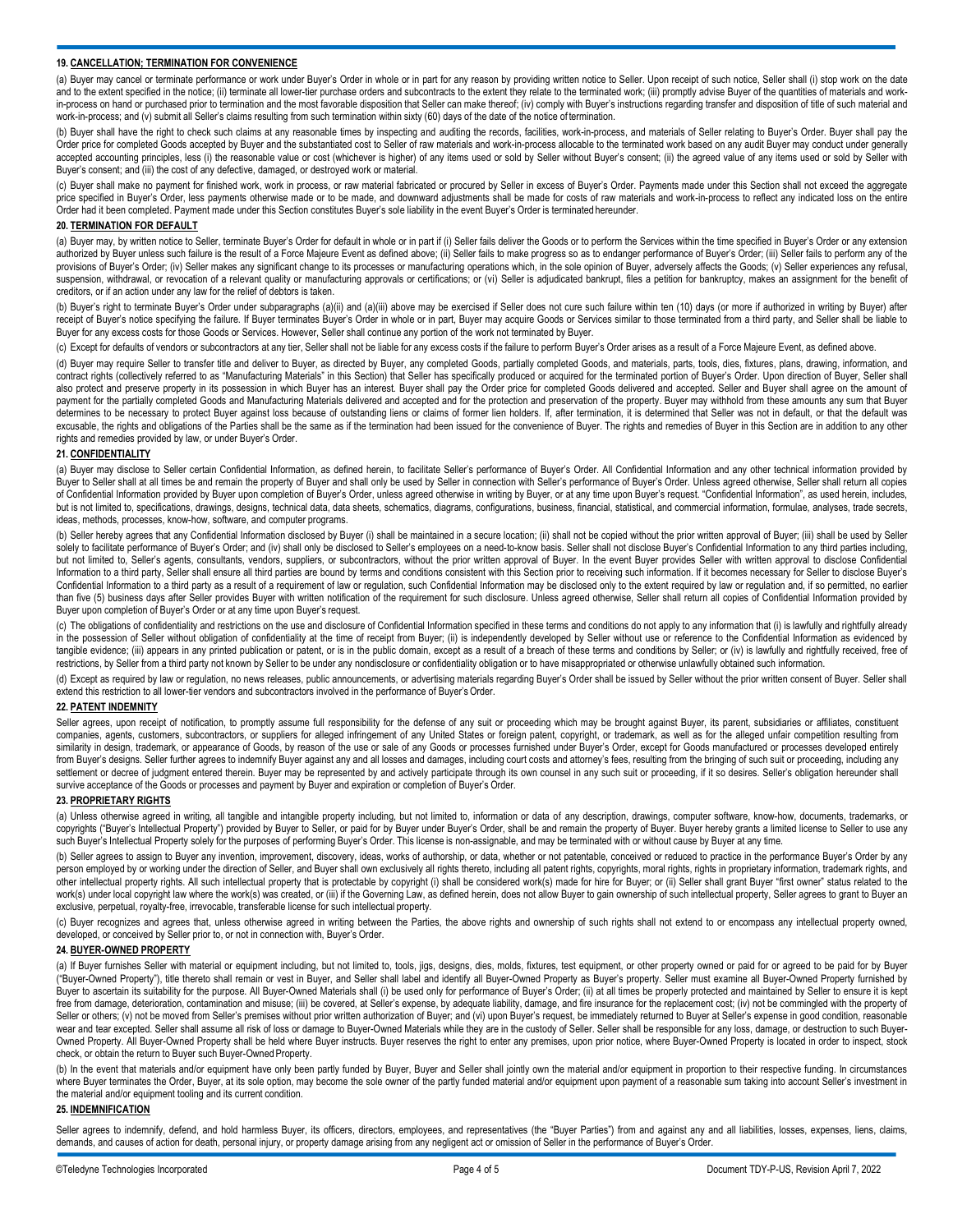### **26. INSURANCE**

(a) If Buyer's Order provides for Services or work to be performed by Seller, or if Seller's employees, representatives, agents, vendors, or subcontractors, are required to perform work on property owned and controlled by Buyer or on property of third-parties, Seller shall procure and maintain insurance coverage with carriers reasonably satisfactory to Buyer, including (i) Workers Compensation insurance with statutory limits, as required by the state in which the Services or work are to be performed; (ii) Employer's Liability insurance with limits of no less than one million dollars (\$1,000,000.00) per occurrence; (iii) Commercial General Liability insurance with limits of no less than one million dollars (\$1,000,000.00) per occurrence covering liability for bodily injury and property damage; (iv) Automobile Liability insurance coverage with a limit of no less than one million dollars (\$1,000,000.00) per accident; and (v) Excess or Umbrella Liability insurance coverage with a limit of no less than two million dollars (\$2,000,000.00) per occurrence in excess of each of the above mentioned policies.

(b) All liability insurance policies shall name Buyer, its officers, directors, employees, affiliates, successors, and assigns, as additional insureds. Seller shall provide evidence of the required insurance coverages and file with Buyer a Certificate of Insurance reasonably acceptable to Buyer prior to commencement of Services or work. The insurance policies and coverages required by this Section shall contain a provision that any such policies shall not be cancelled, allowed to expire, or reduces the coverages or limits in any manner unless at least thirty (30) days' prior written notice has been given to Buyer. Seller shall waive all rights of subrogation against Buyer under the foregoing policies. All insurance coverages shall be provided by insurance companies having ratings of A-/VII or better in the Best's Key Rating Insurance Guide (latest edition in effect at the latest date stated in the Certificate of Insurance referred to herein).

(c) Failure to obtain and maintain the required insurance shall constitute a material breach of Buyer's Order and Seller shall be liable to Buyer for any and all costs, liabilities, damages, and penalties (including attorneys' fees, court, and settlement expenses) resulting from such breach, unless a written waiver of the specific insurance requirement is provided to Seller by Buyer.

# **27. LIMITATION OF LIABILITY**

Except for (i) infringement of third party patents and intellectual property and (ii) violations of law, under no circumstances shall Buyer be liable for any consequential, special, incidental, indirect, multiple, administrative, or punitive damages, or any damage of an indirect or consequential nature arising out of or related to its performance under Buyer's Order including, without limitation, loss of use, loss of revenues, loss of anticipated profits, and cost of capital, whether based upon breach of Buyer's Order, warranty, negligence, or any other type of Claim, and whether grounded in tort, contract, civil law, or other theories of liability, including strict liability, even if advised in advance of the possibility of such damages. Buyer's total liability arising from or related to Buyer's Order including, but not limited to, its liability for indemn and hold harmless obligations under Buyer's Order, is limited to no more than the amount paid by Buyer to Seller under Buyer's Order, and Seller agrees to indemnify Buyer for any excess amounts. To the extent that this limitation of liability conflicts with any other Section or provision herein, such provision shall be regarded as amended to whatever extent required to make such provision consistent with this Section.

### **28. NOTICE TO BUYER OF LABOR DISPUTES**

Whenever Seller has knowledge that any actual or potential labor dispute is delaying or threatens to delay the timely performance of Buyer's Order, Seller shall immediately give notice to Buyer thereof, including all relevant information with respect thereto.

### **29. ETHICS AND VALUES**

Buyer is committed to uncompromising ethical standards, strict adherence to laws and regulations, and customer satisfaction. Seller agrees to review Buyer's Ethics Code of Conduct for Service Providers (available at <https://www.teledyne.com/who-we-are/ethics>) and fully comply with comply with such Ethics Code of Conduct and all applicable laws and regulations. Seller is encouraged to communicate any concerns or questions regarding the ethics and values of Buyer via the Teledyne Corporate Ethics Website at www.teledyne.ethicspoint.com.

### **30. ORDER OF PRECEDENCE**

The following order of precedence shall apply in the event of an inconsistency within Buyer's Order and its related documents, as applicable: (i) Buyer's Order; (ii) Buyer's Special Terms and Conditions of Purchase; (iii) Buyer's General Terms and Conditions of Purchase; (iv) the Specification; and (v) the Statement of Work or Scope of Services. Any inconsistencies between any documents must be clarified and agreed with Buyer.

#### **31. COMPLIANCE WITH LAW**

(a) Seller warrants and represents that the provision and shipment of Goods and/or the provision of Services or work to be performed by Seller under Buyer's Order are in compliance with all applicable federal, state, and local laws, orders, rules, ordinances, and regulations including, but not limited to, (i) the Equal Employment Act of 1972 and regulations thereunder; (ii) the Fair Labor Standards Act of 1938, as amended; (iii) orders of the U.S. Department of Labor, as applicable; (iv) all U.S. and international prohibitions on child labor, forced labor, slavery, and human trafficking; and (v) all laws and regulations of Seller's place of performance.

(b) Sellers that furnish any materials identified on any governmental agency's list of hazardous substances must furnish a Material Safety Data Sheet (MSDS) with the delivery of the material in a form and manner that conforms with the requirements of such governmental agency.

(c) Seller warrants and represents that it has and shall maintain all registrations, licenses and permits required for the performance of Buyer'sOrder.

(d) Seller shall not offer or give a kickback or gratuity (in the form of entertainment, gifts, or otherwise) to any employee of Buyer for the purpose of obtaining or rewarding favorable treatment. By accepting Buyer's Order, Seller warrants and represents that it has not made or solicited, and shall not make or solicit, kickbacks in violation of the United States Foreign Corrupt Practices Act (FCPA), 15 U.S.C. §§ 78dd1 through 78dd3, as amended, the Anti-Kickback Act of 1986 (41 USC 51-58), the anticorruption laws, regulations and policies of the home country of Seller, and/or the anticorruption laws, regulations and policies of any other country with jurisdiction over the activities in the performance of Buyer's Order.

(e) All of the provisions stated in subparagraphs (a) through (c) of this Section are incorporated by reference as part of Buyer's Order. Any modification or amendment to Buyer's Order shall be deemed a recertification of the accuracy and truthfulness of the foregoing representations and warranties herein. If at any time Seller becomes aware of information or circumstances that suggest any of the representations, warranties, and covenants referenced in this Section may not be accurate, it shall notify Buyer immediately in writing, but not more than five (5) days after becoming aware of such circumstances. Seller further agrees to indemnify Buyer against any loss, cost, liability, or damage whatsoever, including attorney's fees, which may result from Seller's violation of thisSection.

### **32. CONFLICT MINERALS**

Upon request of Buyer, Seller shall determine whether any Goods contain tin, tantalum, tungsten, gold or any other materials that are designated under applicable rules of the United States Securities and Exchange Commission ("SEC") as a "conflict mineral". If no Goods contain one or more conflict minerals that are necessary to the functionality or production of such Goods within the meaning of applicable SEC rules and interpretations, Seller shall, upon request, certify same to Buyer. If any Goods contain one or more conflict minerals, Seller shall certify to Buyer the country of origin of any such conflict mineral(s) or that the confli mineral(s) came from recycled or scrap sources within the meaning of those terms under applicable SEC rules. If Seller is unable to identify the country of origin, and the conflict mineral(s) in question did not come from recycled or scrap sources, Seller shall in good faith conduct an inquiry of its relevant suppliers as to the country of origin of such conflict mineral(s), and such inquiry shall comply with then-existing standards under SEC rules for the conduct of a reasonable country of origin inquiry. In the event that Seller is or becomes aware that any conflict mineral(s) that are necessary to the functionality or production of any Goods originated from a "covered country" within the meaning of the SEC's conflict minerals rules and did not come from recycled or scrap sources. Seller shall make a good faith effort to determine whether such conflict minerals came from a processing facility certified as conflict free by a recognized industry group that requires an independent private sector audit of the smelter or from an individual processing facility that has obtained an independent private sector audit that is publically available, and to provide written documentation of such determination. Seller shall also take such additional actions and provide such additional information requested by Buyer as may be necessary in order for Buyer to be or remain compliant with applicable laws, rules and regulations relating to conflict minerals.

# **33. SUPPLY CHAIN SECURITY**

Buyer supports internationally recognized initiatives to secure the commercial supply chain (e.g., AEO, WCO SAFE Framework of Standards, or relevant equivalent standards) so as to assure freight and/or merchandise is not compromised contrary to applicable laws. Upon Buyer's request, Seller agrees to inform Buyer of Seller's status regarding any such initiatives. Seller shall use reasonable commercial efforts to (i) implement reasonable security control standards to ensure the integrity and correctness of merchandise and accompanying commercial documentation related to relative to Buyer's Order; (ii) implement procedures to protect against un-manifested material being introduced into the supply chain; (iii) implement safeguards to resist unlawful entry to Seller's facilities and to protect against outside intrusion; (iv) implement measures fo positively identifying employees, visitors, and vendors and to prevent unauthorized access to information technology systems; (v) to the extent required by applicable laws, conduct employment screening of prospective employees to include periodic background checks and application verifications; (vi) provide security awareness education and training for employees covering cargo integrity and determining and addressing unauthorized access and communications protocols for notifying policing agencies when suspected or known illegal activities are present; and (vii) implement reasonable steps to protect against the introduction of unauthorized personnel and material in conveyance (e.g., containers, trucks, drums, etc.) destined to Buyer. If, as a result of facilitating a shipment to Buyer, Seller suspects a supply chain security breach or concern after dispatch from its facility, Seller is obligated to notify Buyer immediately. Buyer shall cooperate with Seller's assessment of its supply chain security and review of security measures.

# **34. EXPORT COMPLIANCE**

(a) The shipment of Goods, provision of Services, and delivery and use of technical information under Buyer's Order are subject to all decrees, statutes, laws, legislation, rules, and regulations which govern export, reexport, or otherwise pertain to the export controls of the United States and any other country in which the Goods are manufactured, transferred, sold, shipped, or exported, including, but not limited to, (i) the U.S. Department of Commerce Export Administration Regulations (EAR) and (ii) the U.S. Department of State International Traffic in Arms Regulations (ITAR). Seller hereby agrees to indemnify Buyer for all liabilities, penalties, losses, damages, costs, or expenses that may be imposed on or incurred by Buyer in connection with any violations of such laws and regulations bySeller.

(b) Information furnished to Seller under Buyer's Order may contain technical data, as defined in ITAR Section 120.10. Seller is advised and hereby acknowledges that such technical data, relating to export controlled items appearing on the U.S. Munitions List (USML) at ITAR Section 121, may not be exported, disclosed, or transferred, as defined in ITAR Section 120.17, to any foreign person (whether in the United States or abroad), as defined in ITAR Section 120.16, without first complying with all relevant requirements of ITAR Sections 120-130 (22 CFR 120-130), including the requirement for obtaining any written export authorization from the United States Department of State, Directorate of Defense Trade Controls (DDTC), or otherwise make and document the determination that an ITAR licensing exemption applies, as the case may be. A downloadable copy of the ITAR is accessible at the DDTC web site at [www.pmddtc.state.gov.](http://www.pmddtc.state.gov/)